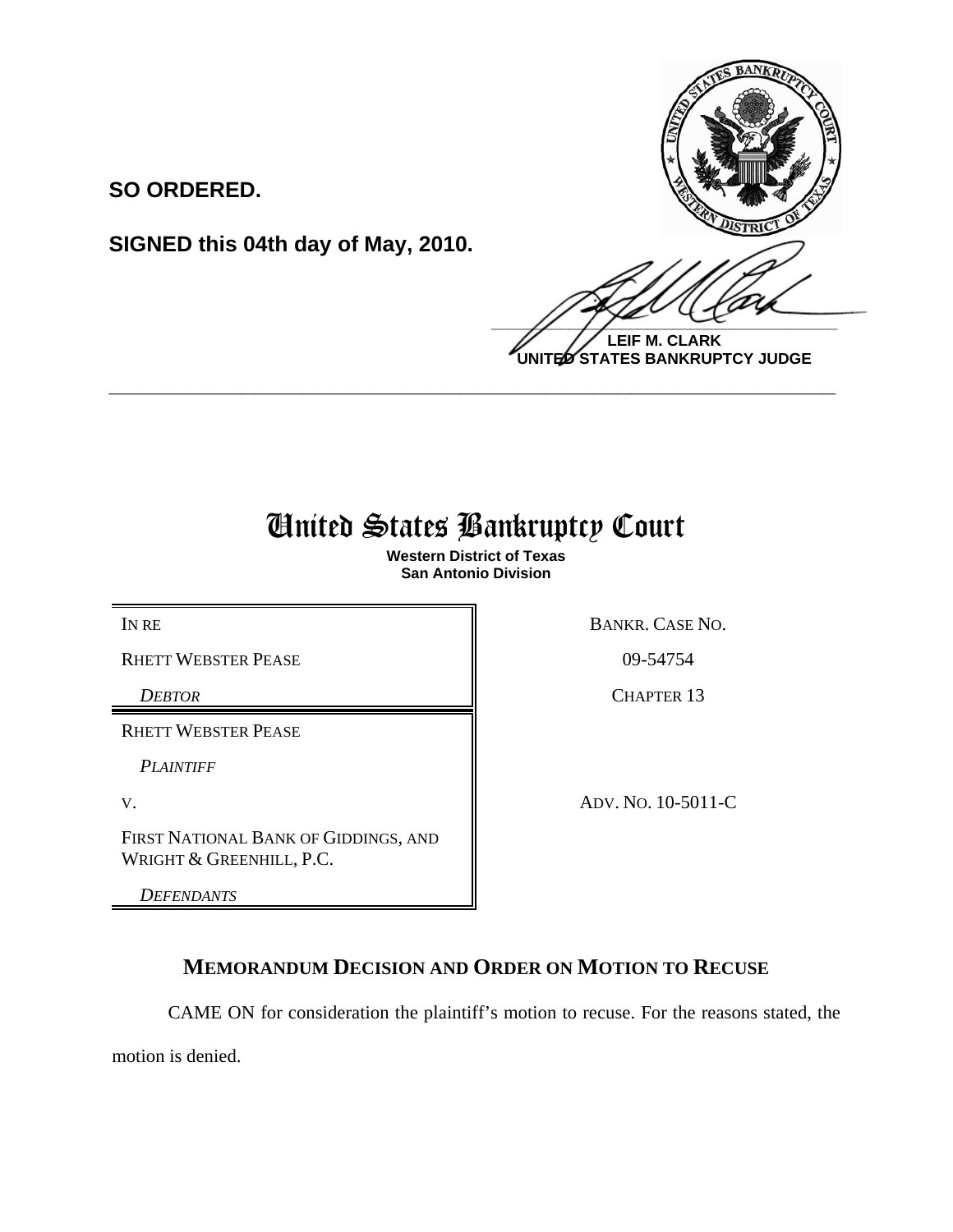## **Background**

This adversary proceeding was filed by the debtor against the defendants, seeking damages for alleged violations of various alleged rights, constitutional and otherwise. The defendants failed to timely answer the complaint. The plaintiff moved for default judgment, by way of a motion that was not served on opposing parties. The court granted the default judgment, based on the fact that no answer had been timely filed. The form of default judgment tendered to the court by the plaintiff granted a judgment against the defendant First National Bank of Giddings in the amount of \$8 million. The court erred in not setting the motion for hearing, for two reasons. First, the court failed to note that the motion had not been served on the defendants. Second, the court failed to note that the complaint sought damages in an unliquidated amount, such that a hearing was necessary in order to determine the amount of damages. The defendant bank timely filed a motion to set aside the default judgment. The court set the motion for expedited hearing, based on the representation by the defendant that the amount of the judgment was such that it would force the bank to cease doing business.

At the hearing, the defendant bank, through counsel, advised the court of its efforts to advise the plaintiff of the expedited hearing. Notice was given to the plaintiff by delivery to his home address. The court proceeded with the hearing. The court noted that the motion for default judgment had not been served on the bank. It also noted that no evidence was ever presented to support the damages stated in the judgment. The court examined applicable Fifth Circuit precedent regarding how Rule 60(b) is applied to motions for reconsideration of default judgments, and concluded that the default judgment should be set aside.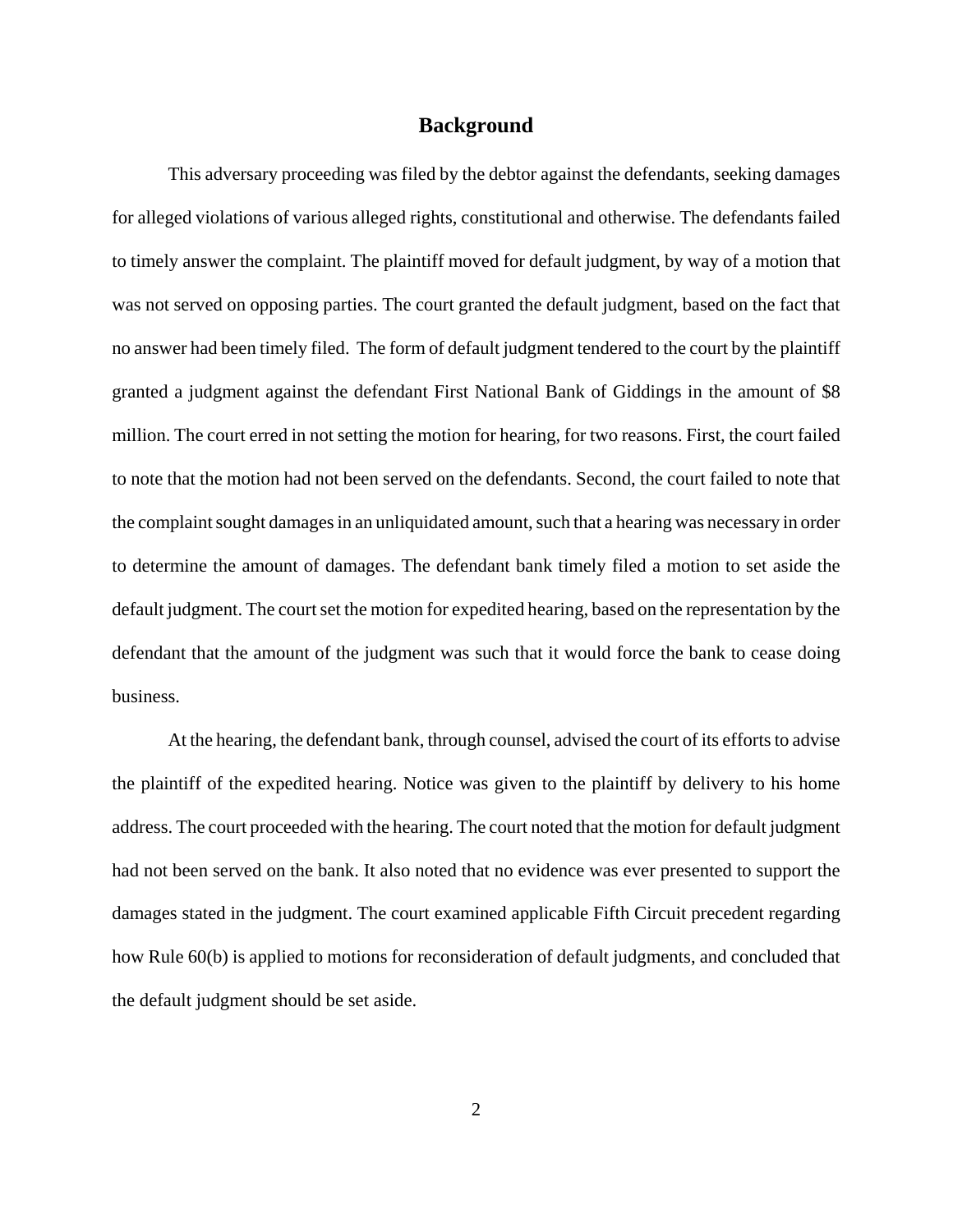The effect of these rulings was to require the plaintiff to proceed with discovery, and to trial on the merits, where it would then be required to present competent evidence to support his claims against the bank (Wright & Greenhill, P.C. have been nonsuited by the plaintiff). The bank has also filed a motion to dismiss under Rule  $12(b)(6)$ . The plaintiff has not, to date, responded to that motion though the time for doing so has not quite yet expired. However, the plaintiff has not been deprived of his day in court with respect to his lawsuit. He has only be deprived of the advantage of a default judgment.

After the entry of the order setting aside the default judgment, a copy of the order was sent to the plaintiff. The plaintiff was evidently displeased with the ruling, as he filed a document entitled "Notice of Non Acceptance and Return of Order and Notice of Void Order" on May 3, 2010. The plaintiff attached a copy of the order, across the face of which the plaintiff had written "VOID" with the explanatory statement "Refusal for Cause, No Notice! No Security! Violation of Stay by Defendants!" He signed his name, under which he wrote "Surety in Fact" and dated it April 30, 2010. In the Notice, plaintiff states that the order must be void as a denial of his due process, and details his basis for that contention – that the expedited hearing was too expedited to be adequate notice under the Constitution. At the end of the pleading, the plaintiff states that the order of this court setting aside the default judgment "... is void and is hereby returned to the court."

On the same day, the plaintiff also filed this motion to recuse. In it, plaintiff recounts what he believes are multiple reasons why I should recuse myself. He recounts his version of the facts and the law in this case, and, in essence, asserts bias on my part because I do not agree with his version of the facts and the law. He also alleges bias based upon "extrajudicial sources and actions," and for support, contends that "Judge Clark received and used false ex parte evidence, rumors and innuendo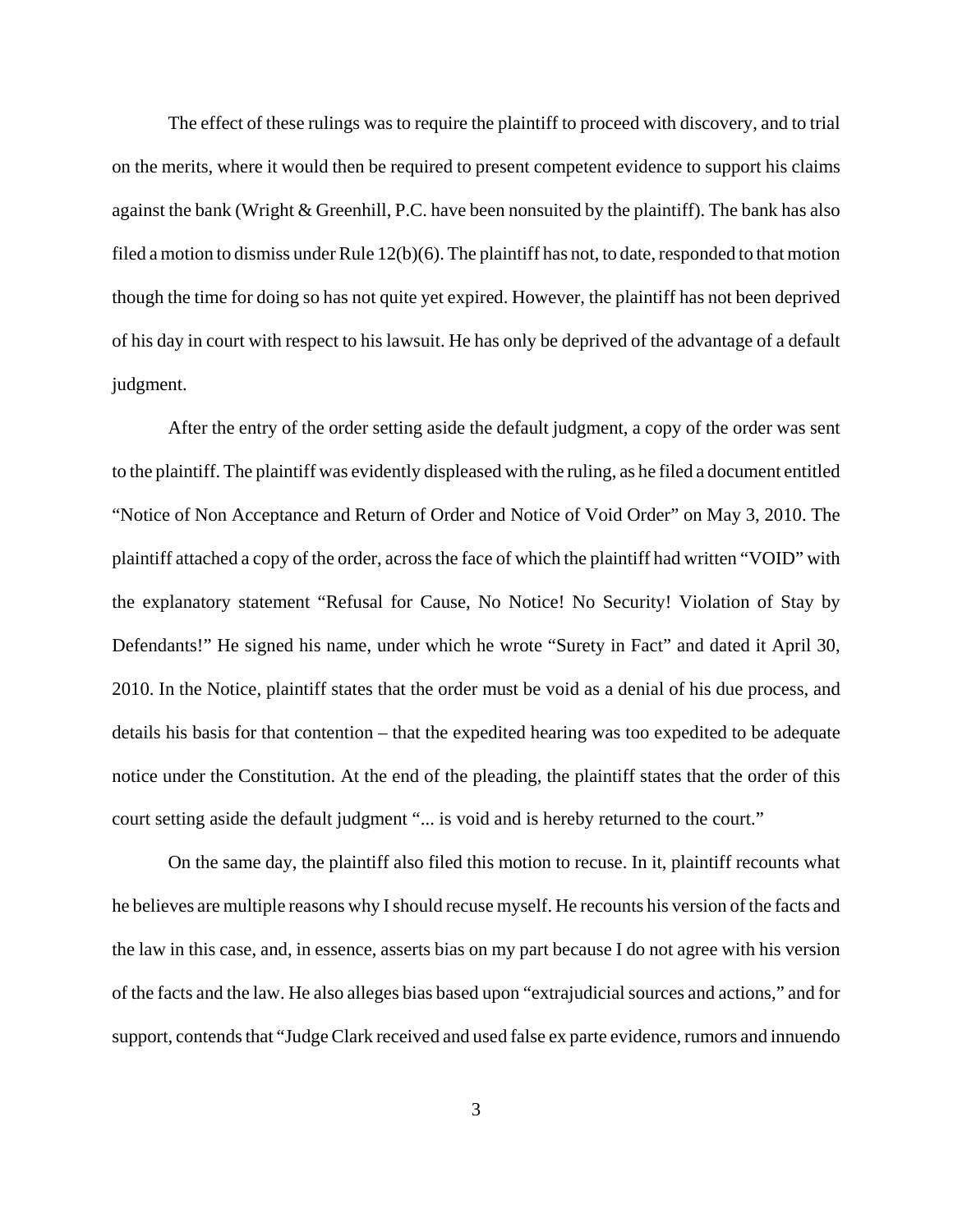in the hearing to lift stay on February 1, 2010." He then explains the basis for this contention, namely that the court heard evidence presented by the bank at that hearing "... although the Bank had never filed a claim against Plaintiff, nor submitted any nexus of debt between itself and the Plaintiff and sua sponte claimed that Plaintiff was responsible for his brother's debt, even though the bank never sued his brother for the debt." In other words, the plaintiff disagreed with this court's ruling on the motion for relief from stay, and the basis of this court's ruling. Plaintiff, in other words, finds bias from the fact that the court did not agree with the plaintiff's version of the facts and the law.

For further support, the plaintiff claims bias from the fact that the court set aside the default judgment, and from what plaintiff describes as failing to "zealously guard the jurisdiction of the court." He claims the court "knew from the filings that the Bank had trespassed on federal jurisdiction, and he made no move to hold the guilty parties in contempt, thereby ratifying the unlawful seizure and destruction of all of Plaintiff's personal property." This allegation is an evident reference to a pleading filed March 1, 2010, in which Plaintiff claimed "contempt of federal jurisdiction" in the main case. Plaintiff obviously finds prejudice from the fact that this court did not believe that any contempt had taken place. However, the pleading filed by plaintiff was entitled "Notice of Contempt of Federal Jurisdiction." On its face, the caption of the pleading was not a motion. No form of order was submitted with the pleading, meaning that, under the court's electronic filing system, the motion would not have come to the court's attention. The docket also reflects a "motion for expedited hearing" with regard to the notice of contempt, but the document actually filed on that date was a duplicate of the Notice. No order was uploaded with this document either. In the final paragraph of the Notice, plaintiff states "Petitioner prays for an expedited hearing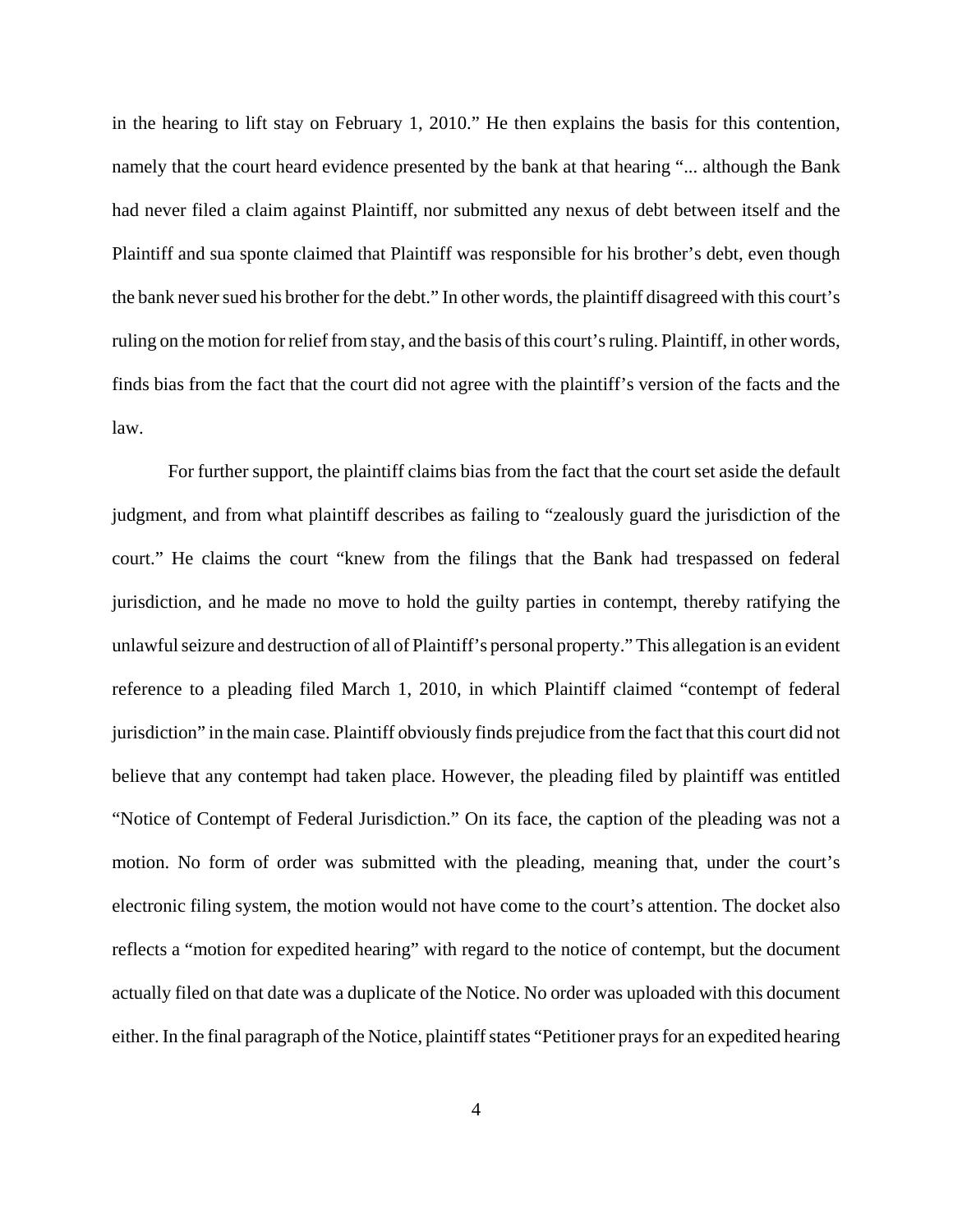on the matter of sanctions and requests that the trsutees of this court demand an accounting of the property held in trust and the taking, destruction, and devastation visited upon said property and that all actors be held responsible and accountable for their complete and total disregard and disdain for any authority other than that of their own making."

It would appear that plaintiff believed that the bank acted either prematurely, the result of failing to actually submit a form of order granting relief from stay, and of failing to wait until the fourteen day time period for filing an appeal had run. The flaw in plaintiff's argument is that an appeal does not automatically stay the effectiveness of an order, nor is there an automatic stay of the effectiveness of an order in a bankruptcy case for a period of time under Rule 62(a). The Bankruptcy Rules now provide that Rule 7062 no longer applies in contested matters, *see* FED.R.BANKR.P. 9014, with the result that stays only apply to orders in contested matters in two circumstances – a specific stay is supplied in a specific bankruptcy rule (*e.g.* FED.R.BANKR.P. 6004(h)), or the court orders that a stay will apply. The rule regarding dismissal of bankruptcy cases, Bankruptcy Rule 1017, does not supply a specific stay as to orders of dismissal. Thus, the order of dismissal was effective upon its entry, even though the time for notice of appeal had yet to run. No request for a stay pending appeal was ever filed by the plaintiff. Thus, the "Notice of Contempt of Federal Jurisdiction" was flawed as a matter of law.

The motion for recusal goes on to complain about this court's first granting default judgment to plaintiff, then setting it aside on an expedited basis. The plaintiff complains that this court "had neither affidavit nor proof of service3 before him, yet, in his order, he states that he did." He then goes on to complain that the court has "signed off on the Fourth Amendment violation by the Defendants on February 27, 2010" (an evident reference to the bank's enforcement actions against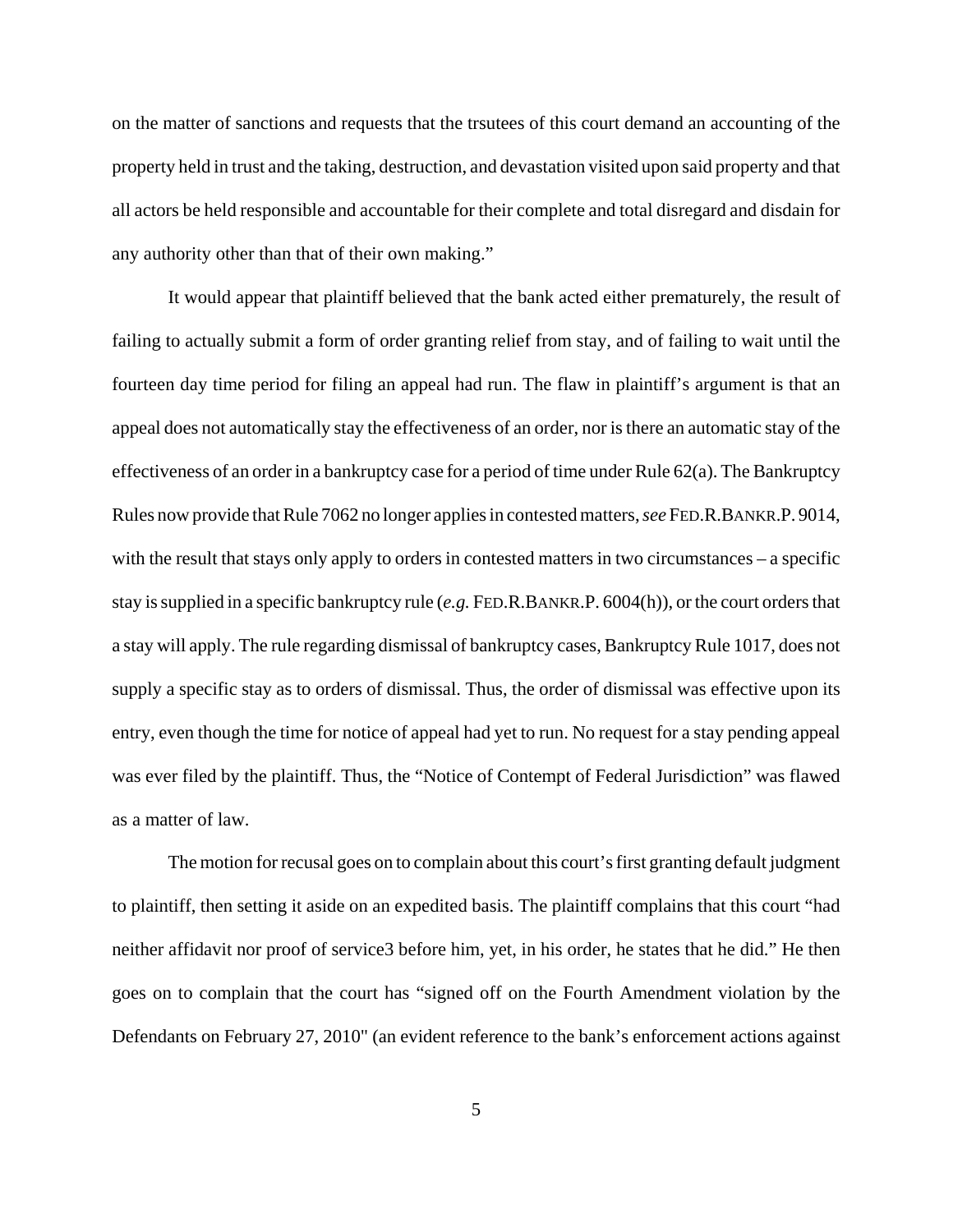him). He further complains about lack of proof of service with regard to the expedited hearing on the motion to set aside the default judgment, and alleges that as additional proof of bias.

Next, plaintiff complains that the defendant bank was obligated to post a supersedeas bond as the price for appealing the default judgment, citing to Rule 62(a) of the Federal Rules of Civil Procedure, which would be applicable, he notes, to adversary proceedings. Plaintiff fails to appreciate that no bond is required to present a motion to set aside a default judgment, as such a motion is not an appeal. Plaintiff, however, maintains that this court's failure to impose a bond requirement on the bank "illustrates his prejudice and bias toward Plaintiff."

This is how the plaintiff concludes his motion for recusal:

Because Judge Clark's fias or prejudice prevents Plaintiff from receiving a fair hearing before the court, the judge should recuse himself and his order of April 28, 2010, is void because the Defendants are in violation of the automatic stay as of February 27, 2010 and have never questioned the debt prior to this, although the proposal to contract was offered in 2007. At no time has the debt ever been questioned and it is apparent from the record that the debt was liquidated by the Court record. What is the new trial about? The debt is well plead and the Defendant bank is liable for numerous constitutional violations over a five year period against the Plaintiff. Judge Clark is not on the side of the Texas Legislature concerning the underlying possession issue and has clearly departed from his previous rulings in order to give the Defendants the right to violate the automatic stay, re-instate the stay in order to create the illusion of emergency and then set aside an eight million dollar judgment without any supporting affidavits or protection fro the Plaintiff in the form of a supersedeas bond is clearly non-governmental. Either tyhe Judge or Mr. Powell or both needs to post a ten million dollar bond and restore me to possession of the property.

*Motion*, at pp. 10-11.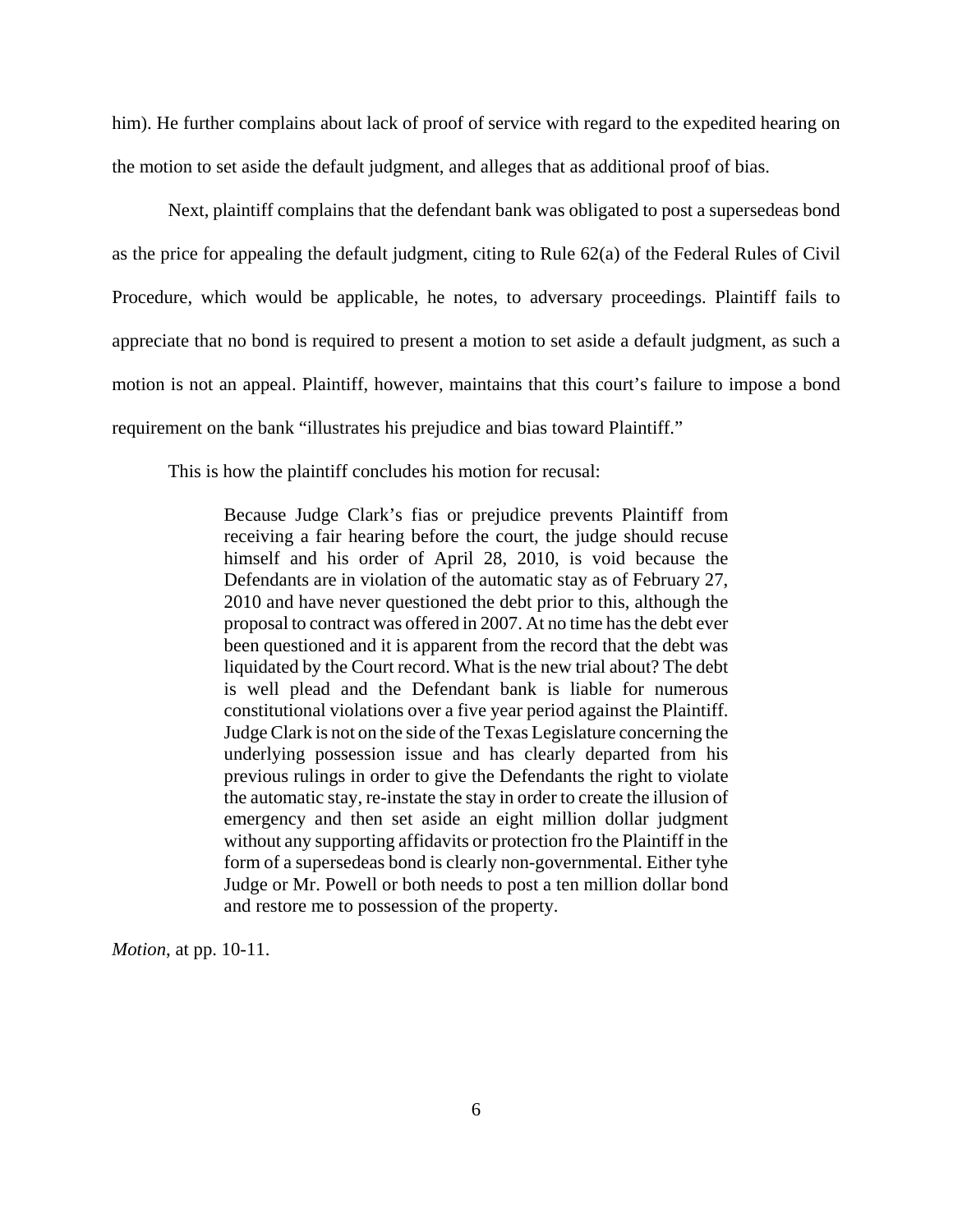## **Analysis**

A motion to recuse is entrusted to the sound discretion of the judge to whom the motion is submitted. The recusal statute imposes a duty to recuse whenever a judge's impartiality might reasonably be questioned, and requires recusal if the judge has a personal bias or prejudice concerning a party, or personal knowledge of disputed evidentiary facts concerning the proceeding. *See American Prairie Constr. Cl. v. Hoich*, 560 F.3d 780, 789 (8th Cir. 2009); *see also* 28 U.S.C. § 455. The standard applied is an objective one: would a reasonable person who knew the circumstances question the judge's impartiality, even though no actual bias or prejudice has been shown. *Id.*

However, a judge is also presumed to be impartial, and the party seeking disqualification has the substantial burden of proving otherwise. A party seeking recusal from in-court conduct must show the judge had a disposition so extreme as to display a clear inability to render a fair judgment. *Id.* (citing *Liteky v. United States*, 510 U.S. 540 (1994)). The Supreme Court has said that "opinions formed by the judge on the basis of facts introduced or events occurring in the course of the current proceedings, or of prior proceedings, do not constitute a basis for bias or partiality motion unless they display a deep-seated favoritism or antagonism that would make fair judgment impossible." *Liteky*, 510 U.S., at 555.

In this case, the plaintiff's principal bases for claiming bias and prejudice is that this court has not agreed with his version of the facts, or his vision of how the law works. These are not valid bases for finding bias or prejudice. Instead, they merely form the basis for the plaintiff to seek an appellate review of various decisions with which he disagrees. If, in the course of his attempt to pursue such appellate review, he should stumble (as has happened in this case, both by virtue of his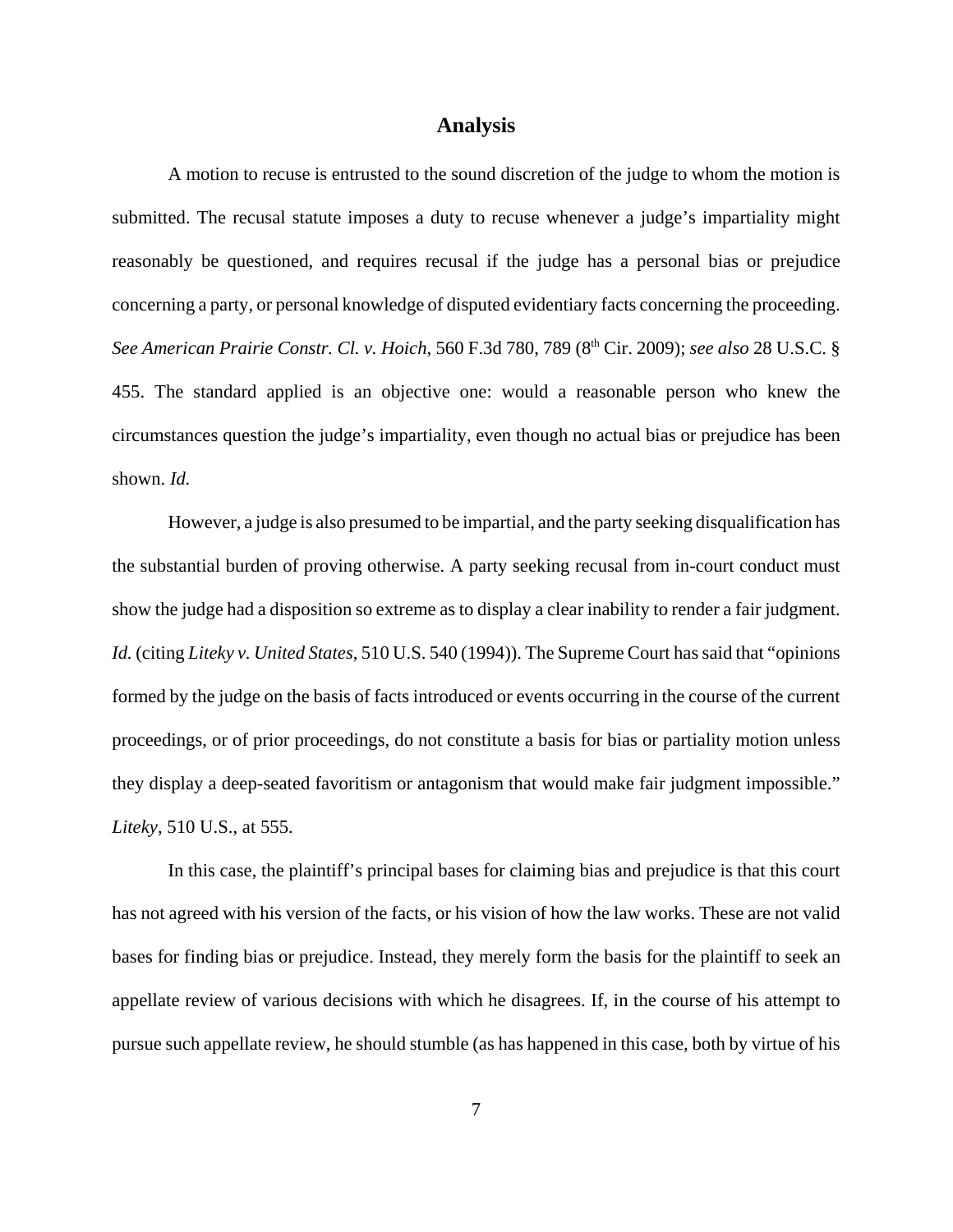having failed to obtain a stay pending appeal of this court's order dismissing the bankruptcy case, and by virtue of his failure to timely tender filing fees due relating to his appeal), then his failure to obtain appellate review is a matter of his own making. No bias or prejudice on the part of this court can be gleaned from the court's ruling dismissing plaintiff's appeal – the order explains at some length the reasons for the court's ruling, and the court's order denying reconsideration invites the plaintiff to seek mandamus if he truly believes this court to have violated his constitutional rights. Indeed, that order, states "this court will take no offense should the debtor pursue that course, and will of course be guided by the orders of the district court." That is hardly an order that betrays any bias or prejudice toward the plaintiff, even though it denies the relief requested.

Plaintiff's conclusion in his motion for recusal displays plaintiff's real concern: he had a judgment in hand, for a seven digit amount, all ready to be enforced against the bank, when the court took that judgment away from him, forcing him instead to prove up his entitlement to relief (and prove up as well his damages). The fact that this court readily entered a default judgment in favor of plaintiff after the court's review of the docket confirmed that no answer was on file, and the fact that the court entered the judgment tendered without first setting the motion for hearing demonstrates that, if anything, this court is entirely even-handed. It was prepared to enter a judgment in favor of the plaintiff for a very large sum of money. It is difficult to make the case that the court that would enter such a judgment is biased and prejudiced against the plaintiff.

The fact that the court set aside that judgment is not evidence of bias or prejudice against the plaintiff. It is merely a ruling rendered by this court, after consideration of the motion to set aside default judgment, and consideration of the wealth of case law in the Fifth Circuit relating to this circuit's general disfavor of default judgments and its strong preference for trials on the merits. *See*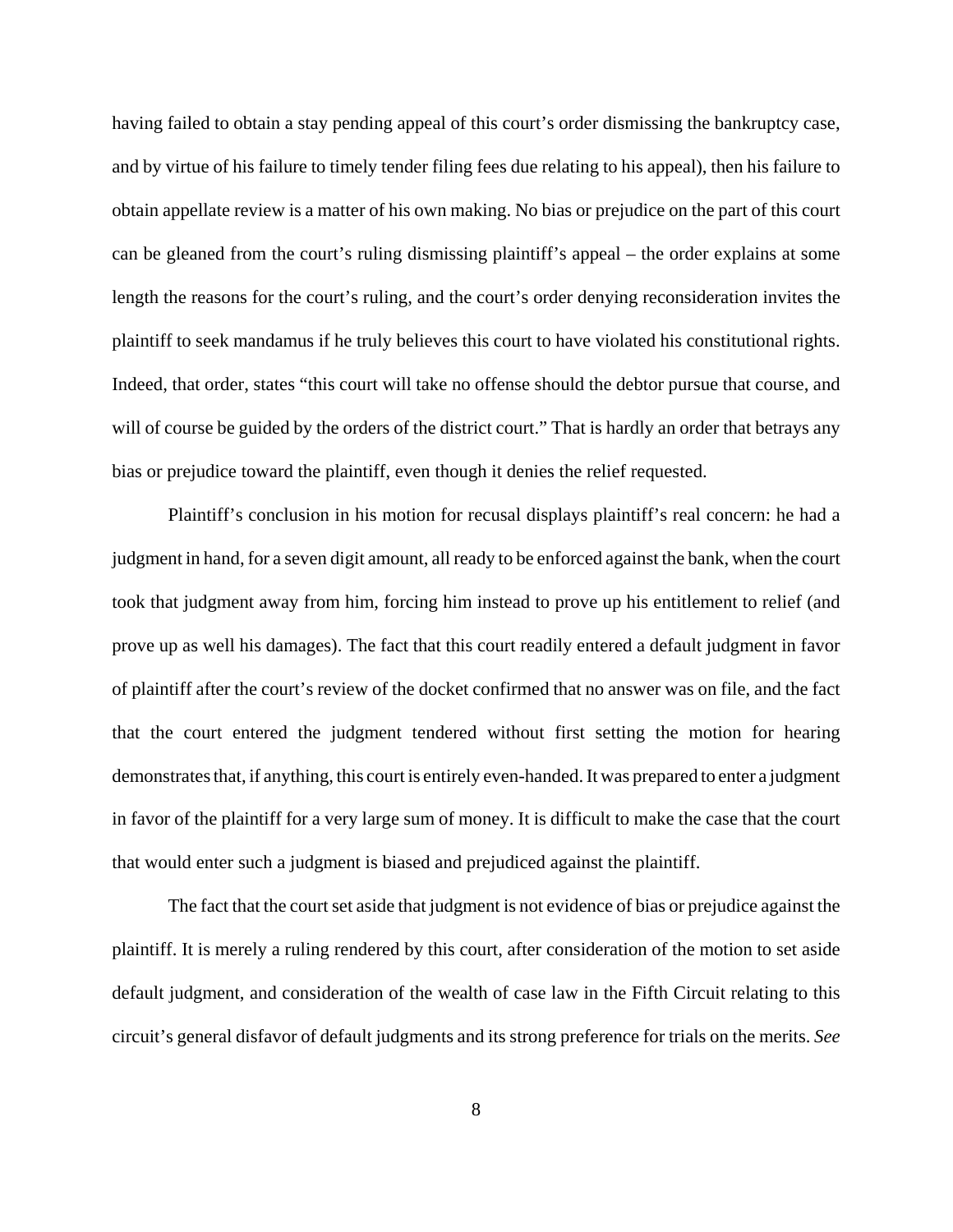*In re Marinez*, 589 F.3d 772, 777-78 (5<sup>th</sup> Cir. 2009); *In re OCA, Inc.*, 551 F.3d 359, 366-67 (5<sup>th</sup> Cir. 2008); *United States v. One Parcel of Real Property*, 763 F.2d 181,183 (5<sup>th</sup> Cir. 1985) ("because modern federal procedure favors trials on the merits, an abuse of discretion need not be glaring to justify reversal"). The court gleaned from the docket itself that plaintiff's motion for default judgment was not served on the defendants, even though the judgment being sought was for unliquidated damages, necessitating the presentation of evidence to establish those damages. The court also gleaned from the docket that no evidence was presented to support the damage award in the default judgment. The default judgment was, on these two grounds alone, an abuse of discretion that, under the Fifth Circuit's jurisprudence, could not stand. The default judgment had to be set aside.

The plaintiff could of course seeking appellate review of this court's decision to set aside the default judgment, subject to obtaining leave, as the ruling is interlocutory. If the plaintiff believes the court's error to be as egregious as this pleading suggests he does, then he could also have sought a writ of mandamus from the district court. Instead, the plaintiff's chosen remedy is to try to get rid of the judge on the case, by way of recusal. The use of a motion to recuse as a trial tactic, or as a substitute for obtaining appellate review of adverse decisions, is not appropriate. That, however, appears to be the plaintiff's strategy here.

The plaintiff is still free to respond to the defendant's motion to dismiss. If the plaintiff survives the motion to dismiss, then the plaintiff may proceed with his lawsuit. The plaintiff did not have, and does not have, a constitutional right to a default judgment. The court's rulings have, from the beginning of its contacts with the plaintiff, been based on this court's evaluation of the law as it applies to the plaintiff's circumstances. The fact that the plaintiff disagrees with how this court